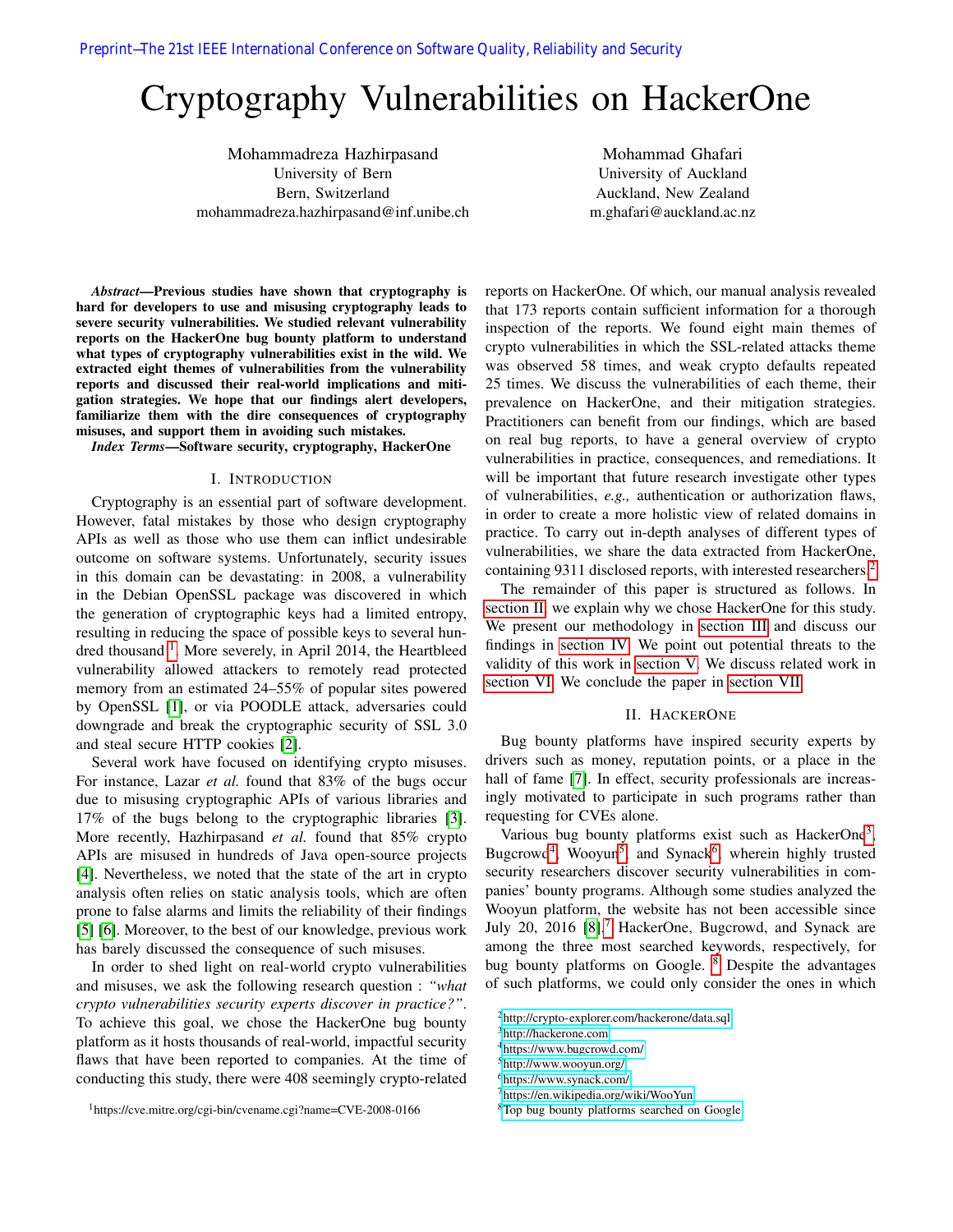<span id="page-1-0"></span>TABLE I SEVERITY LEVELS AND THE TOTAL AWARD GIVEN IN EACH LEVEL

| <b>Severity level</b> | Number of reports | <b>Total award</b> |
|-----------------------|-------------------|--------------------|
| critical              | 560               | \$1 150 937        |
| high                  | 1205              | \$1 433 357.7      |
| medium                | 1448              | \$293 957.96       |
| low                   | 2029              | \$915 505.9        |
| none                  | 462               | \$19 558.2         |
| null                  | 3607              | \$1 529 183.25     |

there is a tendency to disclose vulnerability reports and the reports must entail adequate explanations. We conducted a preliminary check on HackerOne, Synack, and Bugcrowd to observe which platforms present detailed vulnerability reports. Bugcrowd enables access to bug bounty programs, detailed user statistics, and the number of vulnerabilities discovered and the average payout in each program. However, of 257 bug bounty programs, there were only 17 programs that had limited disclosed reports (*i.e.,* 54 reports). Similarly, the Synack platform also does not provide access to the detailed report of discovered vulnerabilities. In contrast to the previous two platforms, HackerOne permits hackers as well as organizations to study a vast number of preceding vulnerabilities' reports that are marked as disclosed. We, therefore, decided to study HackerOne.

HackerOne was founded in 2012 and the company's network has paid more than \$100 million bounties. On HackerOne, security teams, who are responsible for addressing security flaws discovered in a product, publish a program policy for a particular product. Security experts should carefully read the program policy before any report submission. In case of finding a security flaw, security expert should submit a report containing a comprehensive description of the discovery with clear, short reproducible steps. The report accordingly will be updated with the following events, when the vulnerability has been validated, if more information is needed from the security expert, or when the security expert is qualified for a bounty. The report is accessible to the security team immediately and remains private until the security team publishes a security patch. Public disclosure of a report can be requested by either the security expert or the security team.

We scraped HackerOne and there are 9311 disclosed vulnerability reports from 2013 to 2020, which is the time we conducted the scraping process. Of which, there are 560 reports designated as Critical and 1205 are specified as High severity. The vulnerability reports belong to 120 weakness types. Information disclosure has the highest number of vulnerability reports, *i.e.,* 979, and in total received \$425 466 awards. Following that, the denial of service attack reports received \$375 423 awards with 346 vulnerability reports. Interestingly, there are 3607 reports marked with Null severity, *i.e.,* without any rating, and 462 reports have None severity. However, submitting a severity rating for a report is optional for security experts; therefore, if the security expert does not specify the severity, it is assigned to be null.

[Table I](#page-1-0) demonstrates how much money is awarded in each severity level. Interestingly, the vulnerability reports in the



<span id="page-1-2"></span>Fig. 1. The total number crypto reports per year

Null and None severity levels have received approximately \$1,548,741 showing that not all vulnerabilities received the relevant severity level. For instance, the report id 112156 is set to no rating, *i.e.,* null, and the security researcher received \$1000 due to a successful server-side request forgery (SSRF) attack. Each report has a state that increases or decreases the reporter's reputation. For instance, if a report's state is indicated as spam, the reporter receives -10 reputation. Overall, there are 224 duplicated, 870 informative, 215 not-applicable, 7978 resolved, and 24 spam reports in the dataset.

Among the top 25 weaknesses, the *"cryptographic issues - generic"* weakness type is at 17th place with 161 reports and \$41 486 given award (See [Figure 2\)](#page-2-1). The same weakness type has 22nd place in terms of the amount of awards given to security experts. We also looked into the companies that had given awards to security experts for finding vulnerabilities in the *"cryptographic issues -generic"* weakness type. In total, the top 20 companies paid more than \$40 000 to security experts. OpenSSL with 7 reports and \$12 500 given award is in the first place, and Twitter with 12 reports and \$2 940 has the highest number of reports. HackerOne also received 8 reports and paid \$500 award.

<span id="page-1-1"></span>TABLE II THE STRUCTURE OF THE COLLECTED DATA FROM HACKERONE

| Field               | <b>Description</b>                                                                   |  |
|---------------------|--------------------------------------------------------------------------------------|--|
| Title               | the report's title                                                                   |  |
| URL.                | the url of the report                                                                |  |
| To whom             | the company to which report is sent                                                  |  |
| By whom             | the person who sent the report                                                       |  |
| Username            | the username of the sender of report                                                 |  |
| User_profile_pic    | the user's profile picture                                                           |  |
| Severity_rating     | the severity of the report (low/medium/high)                                         |  |
| Severity score      | the score of severity $(0 \sim 10)$                                                  |  |
| User_reputation     | the reputation of the user                                                           |  |
| User rank           | the rank of the user                                                                 |  |
| User_signal         | the average reputation per report                                                    |  |
| User percentile     | the user signal percentile relative to others                                        |  |
| User_impact         | the average reputation per bounty                                                    |  |
| User imp percentile | the user impact percentile relative to others                                        |  |
| Report_state        | the state of the report (duplicate, informative<br>, not-applicable, resolved, spam) |  |
| Report_date         | the date that the report was submitted                                               |  |
| Disclose date       | the date that the report was disclosed                                               |  |
| Weakness            | The weakness type assigned to the report                                             |  |
| Award               | The amount of money given to the reporter                                            |  |
| Summary             | The description describing how the<br>vulnerability is discovered                    |  |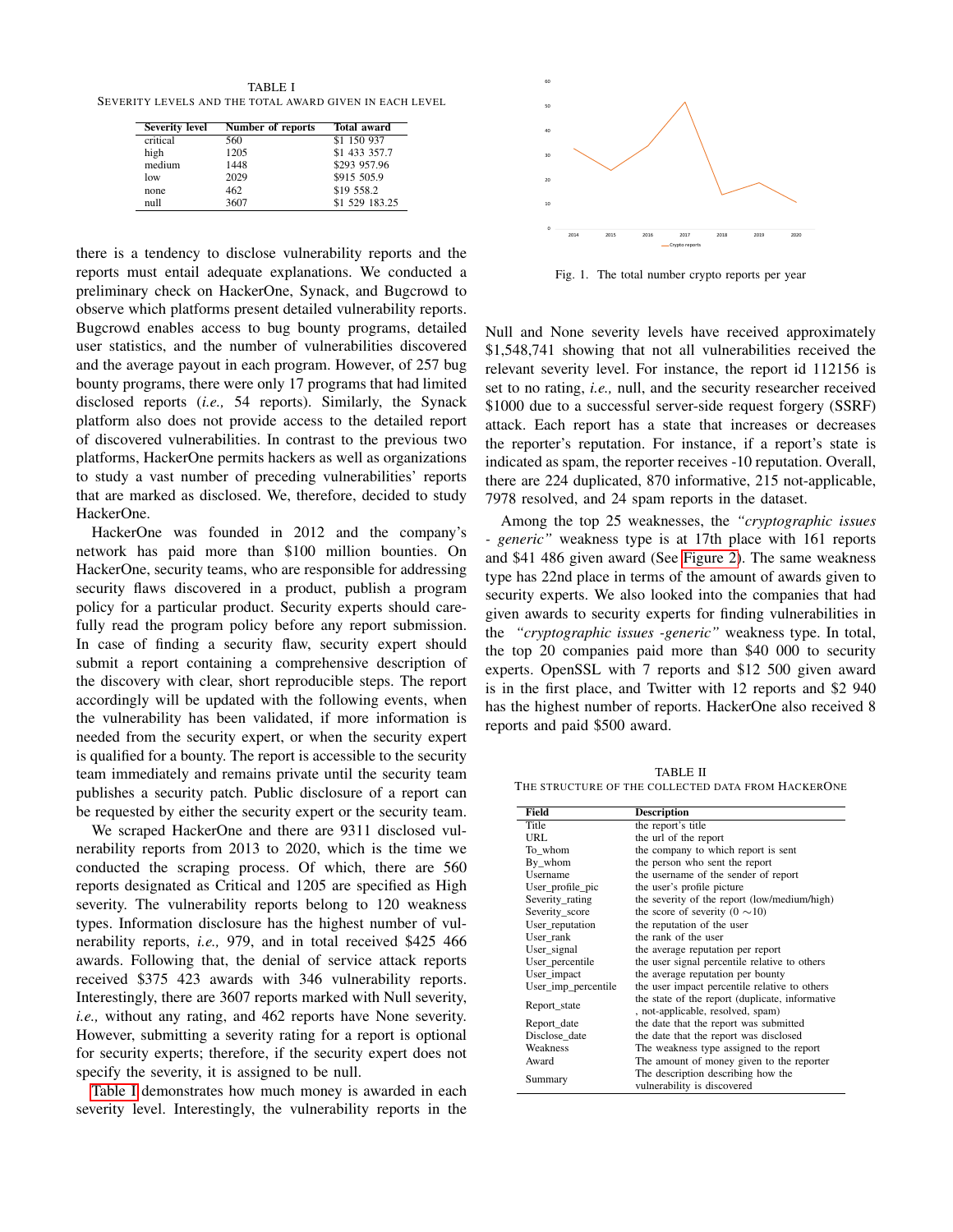

<span id="page-2-1"></span>Fig. 2. Top 25 weaknesses and the total given award in each weakness

#### III. METHODOLOGY

<span id="page-2-0"></span>This section explains the structure of the collected data from HackerOne and the approach used to analyze crypto-related vulnerabilities.

## *A. Schema*

Recent bug reports are accessible on the hacktivity page<sup>[9](#page-2-2)</sup> and search filters allow navigating disclosed reports. A more detailed inspection shows that HackerOne employs GraphQL query language to retrieve data from remote APIs. The data.hacktivity\_items.pageInfo.endCursor property in the retrieved JSON is a key that can be used for retrieving the next page's content. We wrote a python script to automatically fetch disclosed reports from two APIs on HackerOne. The accumulated data are publicly available.<sup>[10](#page-2-3)</sup>

The collected data contain 19 fields (See [Table II\)](#page-1-1). The title and URL fields are about the headline and the full web address of the vulnerability report. The to\_whom and by\_whom fields describe the company that receives the vulnerability report and the person who found the vulnerability. Regarding the vulnerability, the chosen severity rating and score are stored in the severity rating and severity score fields. The user reputation field describes the points received or lost based on report validity. The user\_rank field explains user ranking based on the earned reputation. The user\_signal field stores information for identifying experts who have had consistently valid reports. The user\_impact describes the expert's activity in terms of severity level. The user percentile and user imp percentile fields help the security experts to compare their percentile signal and impact rank to other experts on the platform. The report\_state shows the decision made for the report. The dates for when the report is submitted and disclosed are specified in the report\_date and disclose\_date fields. The weakness field

<span id="page-2-4"></span>TABLE III THE SELECTED WEAKNESS TYPES AND THE ASSOCIATED NUMBER OF REPORTS

| Weakness                                           | # reports |
|----------------------------------------------------|-----------|
| Cryptographic Issues - Generic                     | 161       |
| Weak Cryptography for Passwords                    |           |
| Use of a Broken or Risky Cryptographic Algorithm   |           |
| Inadequate Encryption Strength                     | 3         |
| Missing Encryption of Sensitive Data               |           |
| Missing Required Cryptographic Step                | 3         |
| Use of Cryptographically Weak Pseudo-Random Number |           |
| Use of Hard-coded Cryptographic Key                |           |
| Reusing a Nonce, Key Pair in Encryption            |           |

reports the vulnerability type of the report and is our field of interest for finding cryptography-related vulnerabilities. The award field specifies the amount of money given to security researchers, and the summary field reflects the explanation of security experts for the identified vulnerability.

#### *B. Analysis*

Our aim is to analyse vulnerability reports related to cryptography. Hence, the authors of this paper reviewed all the weaknesses, *i.e.,* 120 weaknesses, from the weakness field and extracted crypto-related keywords. Each weakness commonly consists of 3 or 4 words explaining the corresponding category of vulnerability, *e.g., Brute Force, or Command Injection - Generic*. After cross-checking the extracted keywords, they achieved a consensus on two keywords, namely "crypto" and "encrypt". [Table III](#page-2-4) describes the selected weakness types and their associated number of reports in the data. The "Cryptographic Issues - Generic" type has the highest number of reports (*i.e.,* 161) and the "Reusing a Nonce, Key Pair in Encryption" type has the lowest number of reports (*i.e.,* 1) among the nine weakness types. In total, there are 187 vulnerability reports whose weakness type contained these two keywords. Of the 187 reports, there are 33 vulnerability reports in 2014 and there is a peak in 2017 with 52 vulnerability

<span id="page-2-2"></span><sup>9</sup><https://hackerone.com/hacktivity>

<span id="page-2-3"></span><sup>10</sup><http://crypto-explorer.com/hackerone/data.sql>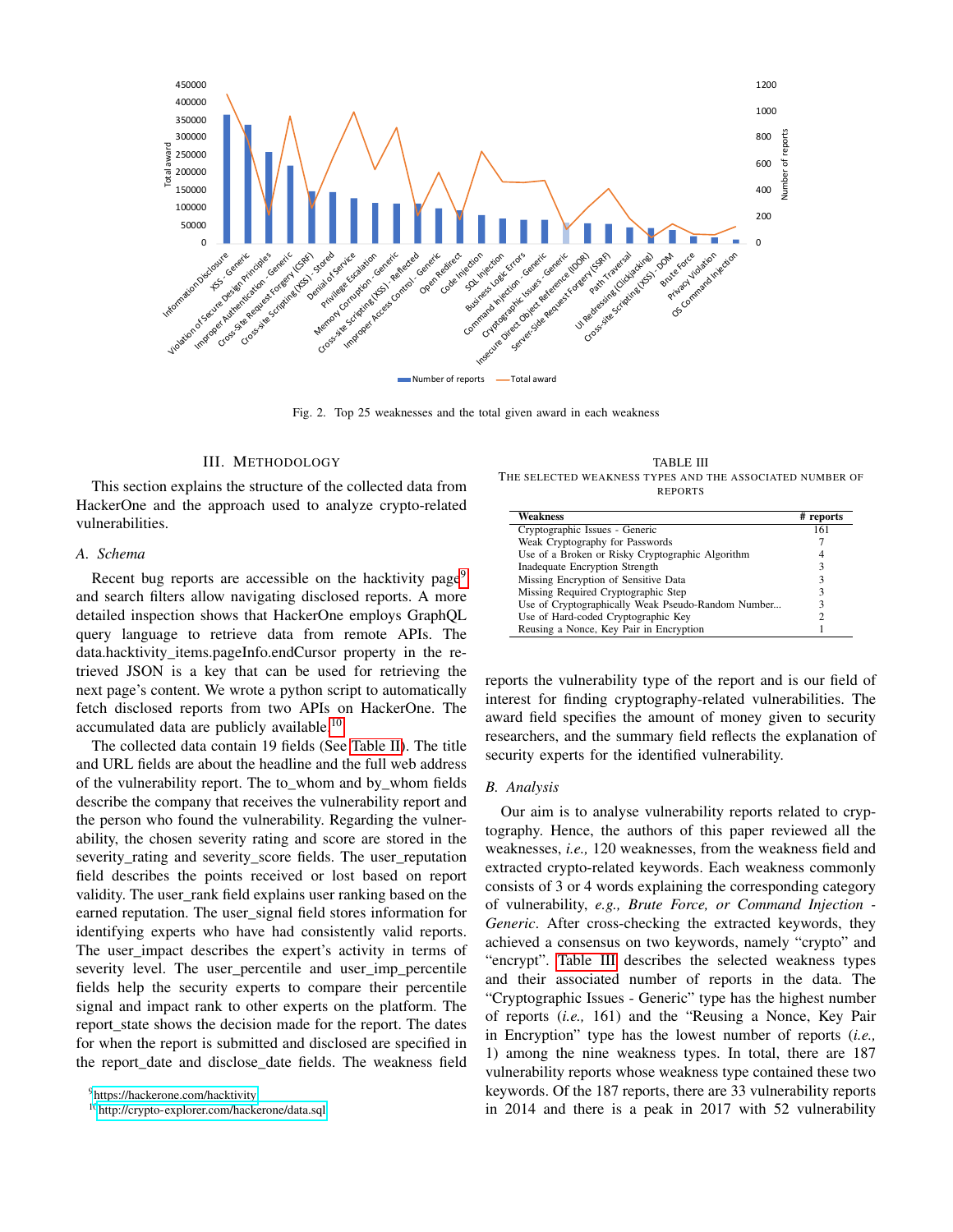reports (See [Figure 1\)](#page-1-2). In 2018, 2019 and 2020, the number of crypto reports dropped to 14, 19, and 11, respectively. However, the data for 2020 may not be complete as we have not updated the data since the end of 2020 and more reports could be marked as disclosed. To increase the number of reports from other weakness types, we searched 40 crypto keywords, identified in the previous study [\[9\]](#page-8-8), in the reports' summary. We found 221 unique reports containing at least one keyword in their summary.

Afterward, we used thematic analysis, a qualitative research method for finding themes in text [\[10\]](#page-8-9), to find the frequent themes in the reports. We did not prepare a list of themes beforehand to assign the reports to the suitable themes. We derived the themes from finding patterns, commonalities over the course of the thematic analysis. The two authors of this paper individually read the selected reports (the title and summary fields), extracted the core problems of each report, built a list of themes, and assigned each report to a suitable theme. Each of them improved the extracted themes by reviewing the reports iteratively. Each reviewer stopped after three rounds of refinement and extraction since they noticed that the iterative process no longer adds anything of significance to the analysis. However, of 187 crypto-related reports, 33 reports did not have sufficient explanation regarding the found vulnerability, and accordingly, we omitted them. Of 221 reports whose summary contained crypto keywords, only 19 reports (*i.e.,* 8%) were related to cryptography. In general, we omitted the reports that were marked *not applicable* by the companies. Finally, the reviewers discussed the themes and associated reports with each other. We calculated Cohen's kappa, a commonly used measure of inter-rater agreement [\[11\]](#page-8-10), between the two reviewers and obtained 71% Cohen's Kappa score, which manifests a substantial agreement between them. The reviewers re-analyzed the specific reports in a session where they had disagreements and achieved a consensus. They realized that their wording mechanism of themes differed in some cases and thus, unified themes were devised.

#### IV. CRYPTO VULNERABILITIES

<span id="page-3-0"></span>We present each theme of vulnerabilities, their prevalence in HackerOne's reports, and explain mitigation strategies suggested by the literature.

# *A. SSL-related attacks*

*POODLE:* The POODLE vulnerability can expose a manin-the-middle possibility for attackers when using SSL 3.0 or under some circumstances for the TLS 1.0 - 1.2 protocols. Attackers are able to make 256 SSL 3.0 requests to reveal one byte of encrypted data. *Mitigation:* In order to mitigate the POODLE attack, SSL 3.0 must be disabled [\[2\]](#page-8-1). If disabling SSL 3.0 is not practical due to different reasons, the use of the TLS\_FALLBACK\_SCSV cipher suite ensures that SSL 3.0 is used only when a legacy implementation is involved, and thus, attackers are not capable of forcing a protocol downgrade.  $[2]$ .<sup>[11](#page-3-1)</sup>

*Sweet32:* The Sweet32 vulnerability enables attackers to reveal small parts of an encrypted message produced by 64-bit block ciphers, such as Triple-DES and Blowfish, under limited circumstances for TLS, SSH, IPsec and OpenVPN protocols. *Mitigation:* changing the default ciphers, such as 3DES or Blowfish, avoiding legacy 64-bit block ciphers, and selecting a more secure cipher like AES approved by NIST [\[12\]](#page-8-11).<sup>[12](#page-3-2)</sup>

*DROWN:* The DROWN vulnerability affects the OpenSSL library, SSL, and TLS on servers wherein SSLv2 connections are allowed [\[13\]](#page-8-12). Attackers can passively decrypt collected TLS sessions when a server supports SSLv2 as a Bleichenbacher padding oracle. The DROWN exploitation entails a chosen-ciphertext attack in order to steal a session key for a TLS handshake. *Mitigation:* server administrators must upgrade OpenSSL to the latest version and disable SSLv2, *e.g.,* use the following command in Apache webserver: *SSLProtocol All -SSLv2*. [13](#page-3-3)

**BREACH:** The BREACH vulnerability is a weakness in HTTPS when HTTP compression is used [\[14\]](#page-8-13). The attack is agnostic to the version of TLS/SSL and applicable to any cipher suite. The attacker can obtain information about secrets in a compressed and encrypted response by attacking the LZ77 compression. In practice, the attacker injects random guesses into HTTP requests and measures the size of the compressed and encrypted responses to collect the smallest response sizes, meaning that the random guess matches the secret. *Mitigation:* To make the attack infeasible, HTTP compression must be disabled [\[15\]](#page-8-14). There are other countermeasures such as masking the secret with a one-time random value with each request and resulting in producing a new secret every time or to monitor and enforce request rate-limiting policy to discern nefarious visitors from genuine visitors [\[15\]](#page-8-14).

*SSL stripping:* In an SSL stripping scenario, attackers downgrade the interaction between the client and server into an unencrypted channel to orchestrate a man-in-the-middle attack. There are several ways such as creating a hotspot, conducting ARP spoofing, and DNS spoofing to lure victims into the wicked network [\[16\]](#page-8-15). *Mitigation:* The SSL pinning technique is about avoiding man-in-the-middle attacks by checking the server certificates with a pinned list of trustful certificates added by developers during the application development phase [\[17\]](#page-8-16) [\[18\]](#page-8-17). Other effective approaches against SSL stripping include: the HSTS (HTTP Strict Transport Security) header [\[19\]](#page-8-18), History Proxy [\[20\]](#page-8-19), and static ARP table [\[21\]](#page-8-20).

*Freak:* The Freak vulnerability empowers attackers to intercept secure HTTPs connections between clients and servers and persuade them to employ 'export-grade' cryptography which presents out-of-date encryption key lengths [\[22\]](#page-8-21). The exploitation entails downgrading the RSA key length to 512 bit export-grade length in a TLS connection. *Mitigation:* Upgrade OpenSSL and the EXPORT grade ciphers must be disabled on the client side.<sup>[14](#page-3-4)</sup> Moreover, it is necessary to

<span id="page-3-3"></span><span id="page-3-2"></span><sup>12</sup>https://sweet32.info/

<sup>13</sup>https://www.openssl.org/blog/blog/2016/03/01/an-openssl-users-guide-todrown/

<span id="page-3-4"></span><sup>14</sup>https://access.redhat.com/articles/1369543

<span id="page-3-1"></span><sup>11</sup>https://tools.ietf.org/html/rfc7507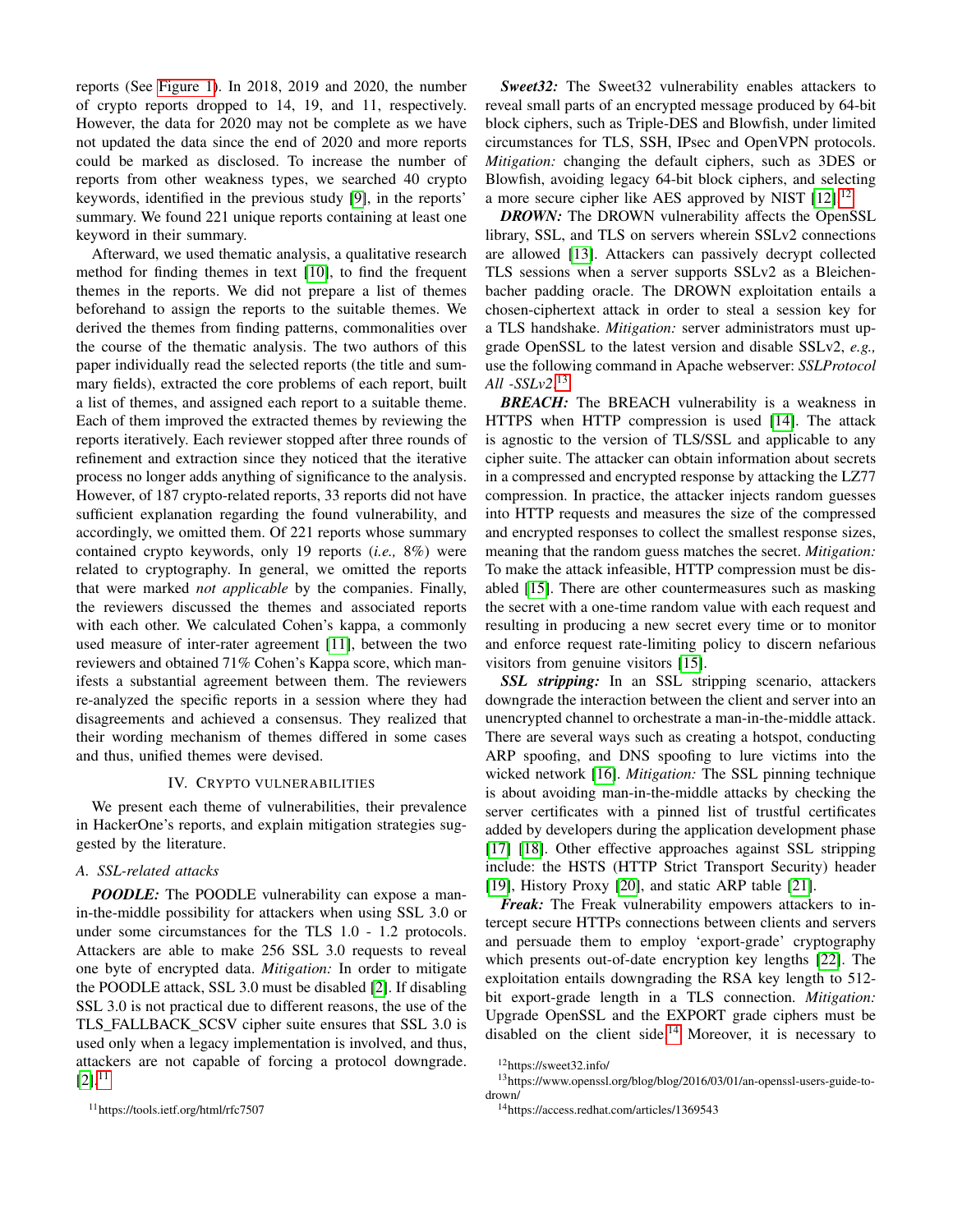use Perfect Forward Secrecy (PFS) cipher suites for key exchange,*e.g.,* Diffie-Hellman(DH) or Elliptic Curve DH in the ephemeral mode [\[23\]](#page-8-22).

*BEAST:* The BEAST vulnerability provides a man-in-themiddle opportunity for attackers so as to reveal information from an encrypted SSL/TLS 1.0 session. The attack phase necessitates an adaptive chosen plaintext attack with predictable initialization vectors (IVs) and a cipher block chaining mode (CBC) [\[24\]](#page-8-23). *Mitigation:* Enable TLS 1.1 or preferably 1.2 which employ random IV and can also switch to using RC4 instead of using block ciphers [\[15\]](#page-8-14).

*Certificate mis-issue:* The Certification Authority Authorization (CAA) DNS resource record allows a domain owner to set which Certificate Authorities are permitted to issue certificates for the domain. In that case, other CAA-compliant certificate authorities should refuse to issue a certificate. *Mitigation:* server managers should use the CAA feature in order to prevent issuing certificates by other unauthorized CAs [\[25\]](#page-8-24).

*On HackerOne:* There are various type of attacks against SSL in the vulnerability reports. The highest number of references belong to the POODLE and SWEET32 attacks that appeared in 13 and 7 reports. The Breach and Drown attacks each appeared 4 times in reports and the SSL pinning and Beast attacks each discussed 3 times in reports. Other types of attacks, such as SSL stripping, freak attack, CBC cut and paste attack, invalid curve attack, divide-and-conquer session key recovery, appeared only once in all reports. There are 25 reports that are about certificate-related issues, such as the CAA record or validation of a certificate. One of the major issues that security experts found was the missing DNS Certification Authority Authorization (CAA) record. Failure in certificate validation in mobile apps and insecure enabled RC4 cipher suites are the other evident reasons in the reports.

## *B. Weak crypto defaults*

Cryptographic algorithms require various parameters for which developers should provide. If an insecure argument or a weak crypto hash function, *e.g.,* MD5, is used, it may pose a severe threat to the security of a program. For instance, the use of insufficiently random numbers in a cryptography context leads to predictable values, or impersonating other users and access their sensitive information. Moreover, using a weak key length can also weaken the security of crypto algorithms to withstand brute-force attacks. *Mitigation:* Testing is an effective way to ensure the implementation is able to pass the basic security tests, *e.g.,* the National Institute of Standards and Technology (NIST) offers test vectors for a number of cryptographic primitives.[15](#page-4-0) Moreover, NIST provides cryptographic standards and guidelines which is a reliable source for finding the right parameters and algorithms for various circumstances in cryptographic scenarios.[16](#page-4-1) Employing static analysis tools in order to check crypto misuses in code snippets can immensely help developers in detecting crypto

API misuses in the development phase, *e.g.,* CryptoLint [\[26\]](#page-8-25) and MalloDroid [\[27\]](#page-8-26).

*On HackerOne:* There are 25 reports that using weak crypto defaults was one of the main issues. Experts found that weak encryption, *e.g.,* 512-bit RSA key or MD5, could lead to remote command execution, bypassing the download restriction for confidential files, decrypting data sent over SSH, gaining local file inclusion, and corrupting or modifying files on the server. There are 6 reports that security experts found bugs due to the existence of weak random number generators in systems. For instance, a bug could give access to the attacker to obtain access to OAuth access\_token as a result of using PRNG instead of SecureRandom. In a report, a security researcher noticed that the target uses the TLS\_RSA\_WITH\_3DES\_EDE\_CBC\_SHA cipher, which is not marked as weak on SSL labs.<sup>[17](#page-4-2)</sup> In four reports, the specified key size was problematic. A security researcher noticed that using a specific cryptographic function reduces the permutations of cryptographic keys. As a result, reduced permutations boost the chances of IV re-use. In two reports, the short length of keys, *e.g.,* 64 bit, increased the chance of finding key collisions and conducting brute force attacks.

#### *C. OpenSSL bugs*

There are implementation bugs in crypto libraries that jeopardize the security of software systems using such libraries. What's worse, the software developers commonly cannot fix such vulnerabilities, and identifying them are beyond developer responsibility. Such flaws can be extremely dangerous as they expose thousands of software to security risks. *Mitigation:* Applying formal verification methods to examine the security properties of a cryptographic protocol can be considered, such as Cryptol [\[28\]](#page-8-27) and PCL [\[29\]](#page-8-28). Furthermore, fuzzing approaches can also be part of library test suites or continuous integration in order to run before any versions are released, *e.g.,* the TLS-attacker framework is being used in MatrixSSL and Botan libraries [\[30\]](#page-8-29).

*On HackerOne:* Security experts found 25 bugs in the OpenSSL library and in total, they received \$24 500 award. Security researchers reported vulnerabilities specifically to the implementation of OpenSSL. For instance, a security researcher reported that there is a mismatch in accepting a nonce value for the AEAD cipher. Other vulnerabilities concerned about consuming excessive resources or exhausting memory, recovering key on Diffie–Hellman small subgroups, performing padding oracle in AES-NI CBC MAC check, heap corruption, out-of-bounds read, and denial of service attacks.

#### *D. HTTP/HTTPs mixed content*

The improper way of using HTTPS and mixing it with insecure network protocols, *e.g.,* HTTP or WebSocket (WS), can bring about undesirable outcomes for the website. Attackers can eavesdrop and conduct complicated attacks, *e.g.,* CRIME, JavaScript execution, cookie stealing, due to the unavoidable

<span id="page-4-0"></span><sup>15</sup>http: //csrc.nist.gov/groups/STM/cavp/

<span id="page-4-1"></span><sup>16</sup>https://csrc.nist.gov/projects/cryptographic-standards-and-guidelines

<span id="page-4-2"></span><sup>17</sup><https://www.ssllabs.com/>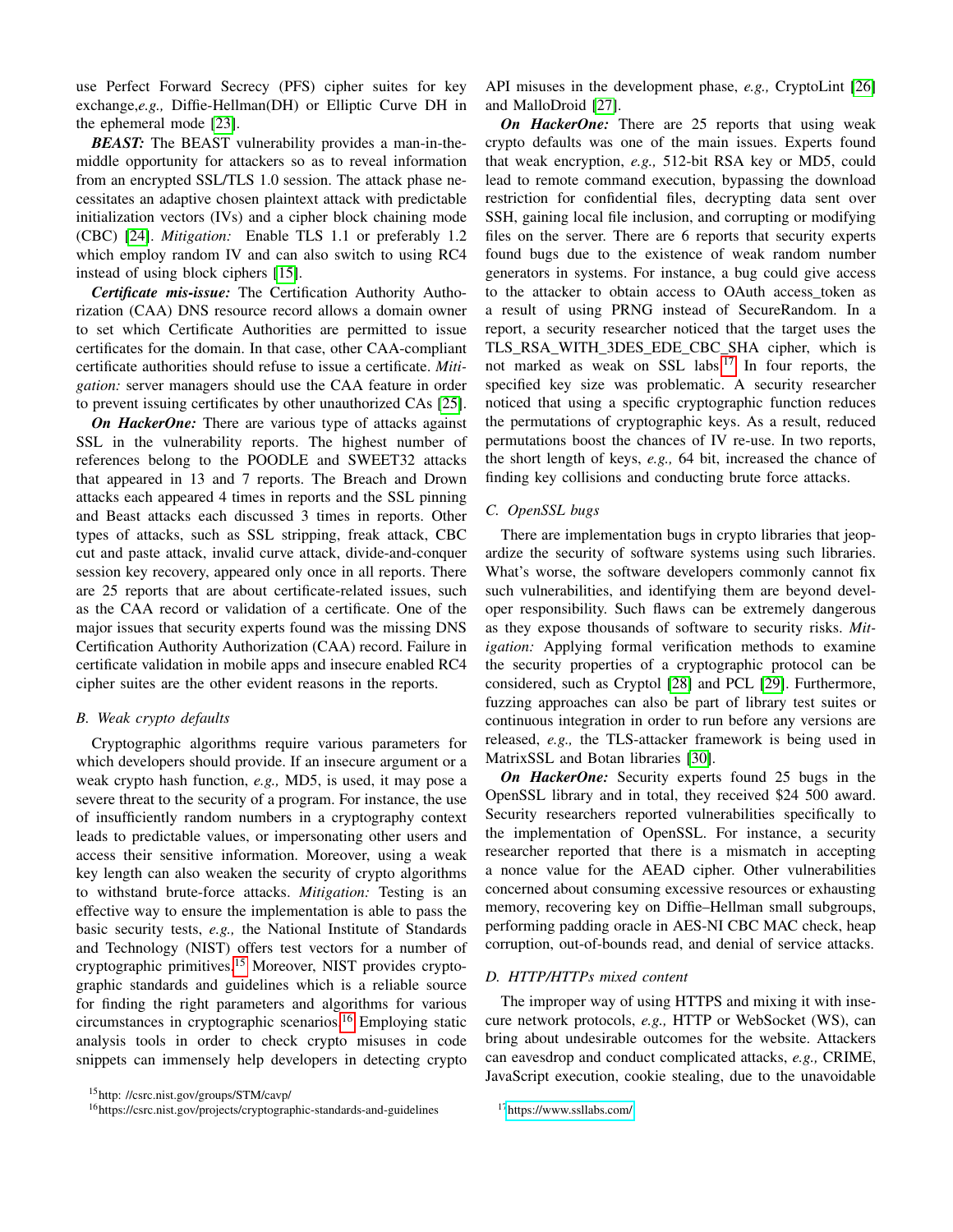mistake of combining HTTPS and HTTP [\[31\]](#page-8-30). *Mitigation:* All the traffic should go through secure channels and the features that enforce secure connections on browsers, devices, and servers must be utilized. There are a number of HTTP headers that enforce and log the usage of HTTPS, namely Content-Security-Policy-Report-Only and Upgrade-Insecure-Requests.[18](#page-5-0) The latter HTTP header necessitates that the browser must upgrade all insecure URLs before making any requests. For establishing secure WebSocket communications one must use the "wss://" instead "ws://" scheme, which utilizes port 443 [\[32\]](#page-8-31).

*On HackerOne:* There are 22 reports in which security experts observed an insecure redirect from HTTPS to HTTP, lack of HTTPS on the login page, downloading resources from insecure channels, compromising HTTPS by loading resources from non-secure sources, downgrading from HTTPs to HTTP, and invitation reminder emails include HTTP links.

#### *E. Timing attacks*

Timing attacks exploit execution time differences. A timing attack is possible when a password check module immediately returns "false" as soon as the first character in the supplied password is different from the stored one. The attacker can observe the time it takes the system to respond to various queries until the correct password is extracted. *Mitigation:* In the aforementioned scenario, the developers should compare all of the characters before returning true or false. Returning an early response will leak information. Likewise, when the developers compare strings of equal length and drop the comparison when one string is longer or shorter causes information leakage about the secret string length. There are other preventive approaches, for instance, eliminating cache information leakage, including "random noise" into the computation, constant time implementations in the code, or using special APIs (*e.g.*, hmac.compare digest in Python<sup>[19](#page-5-1)</sup>) for checking hashed passwords [\[33\]](#page-8-32) [\[34\]](#page-8-33) [\[35\]](#page-8-34).

*On HackerOne:* There are 11 reports that the timing attacks were the root cause of the vulnerability. Security researchers noticed that using == operator performs a byte-by-byte comparison of two values and once the two differ it terminates. In other words, the longer the process takes time, the more correct characters the attacker has guessed.

# *F. Hard-coded secrets*

Hard-coded secrets can provide vital information for attackers in order to simply authorize themselves with privileged access in a software system. Such information can be commonly divided into three categories, namely, passwords/tokens, hardcoded usernames, and hard-coded private cryptographic keys. *Mitigation:* One advantage of static analysis tools is to prevent developers from using the same cryptographic key multiple times, hard-coded cryptographic keys for encryption or hashes [\[36\]](#page-8-35). The Common Weakness Enumeration (CWE-798) also suggests file system encryption techniques, secure architectural

design, manual source code review, and dynamic analysis with manual results interpretation mitigation strategies.<sup>[20](#page-5-2)</sup>

*On HackerOne:* There are 11 reports that the disclosure of secret keys or hard-coded passwords was the main theme of the reports. Security experts found secret keys or hard-coded passwords in different areas such as an error page, log files, or within a JavaScript source.

# *G. HTTP header issues*

The attacker can eavesdrop on the HTTP connection to steal the victim's cookie or an XSS attack can retrieve the victim's cookie in case the cookie is not set properly. *Mitigation:* The"HttpOnly" flag prevents the access of the cookie from the client-side via JavaScript code in case of XSS exploitation. Moreover, to prevent hackers from eavesdropping on the cookies sent between client and server, the secure flag in cookies forces that the cookie must be only sent over an HTTPS connection [\[37\]](#page-8-36). The HSTS header resides on the browser, automatically redirects HTTP requests to HTTPS for the target domain, and does not permit a user to override the invalid certificate message on browsers [\[19\]](#page-8-18).

*On HackerOne:* There are 9 reports that contained problems related to HTTP cookies and the HSTS security HTTP header. The main issue related to cookies is tied with not setting the SSL flag and HttpOnly in cookies. We also observed a lack of HSTS for websites and setting improper max-age for the header are frequent issues in the reports. Moreover, experts found that duplicate HSTS headers lead to ignoring HSTS on Firefox and it is feasible to downgrade a chosen victim from an HTTPS connection to HTTP.

# *H. Miscellaneous attacks*

*KRACK:* The KRACK vulnerability concerns weaknesses in the WPA2 protocol four-way handshake for wireless networks. The exploitation process includes bypassing the official countermeasure of the 802.11 standard and reinstalling the group key, by combining WNM-Sleep frames with EAPOL-Key frames [\[38\]](#page-8-37). *Mitigation:* The users must update their Windows, OSX, Linux, Android, iOS, and firmware of home routers to address KRACK attacks [\[39\]](#page-8-38).<sup>[21](#page-5-3)</sup> The Wi-Fi Alliance should not solely test products for interoperability, but also employs fuzzing techniques to detect vulnerabilities [\[38\]](#page-8-37).

*Hash length extension:* The hash length extension attack occurs if a developer prepends a secret value to a message, misuses a hashing algorithm in order to build a naive message authentication system [\[40\]](#page-8-39). In spite of the fact that the value of the prepended secret is confidential, if the attacker has knowledge about the string and the hash, he can still generate valid hashes. *Mitigation:* Developers must use the standard HMAC and avoid using MD5, SHA1, SHA-256, and other hashing algorithms [\[41\]](#page-9-0).

*Chosen ciphertext:* The attack happens when the adversary can obtain the decrypted version of chosen ciphertexts. As a result, with the obtained pieces of information, the adversary

<span id="page-5-0"></span><sup>18</sup><https://www.w3.org/TR/upgrade-insecure-requests/>

<span id="page-5-1"></span><sup>19</sup>[https://docs.python.org/3/library/hmac.html#hmac.compare\\_digest](https://docs.python.org/3/library/hmac.html#hmac.compare_digest)

<span id="page-5-2"></span><sup>20</sup>https://cwe.mitre.org/data/definitions/798.html

<span id="page-5-3"></span><sup>21</sup>https://www.kaspersky.com/resource-center/definitions/krack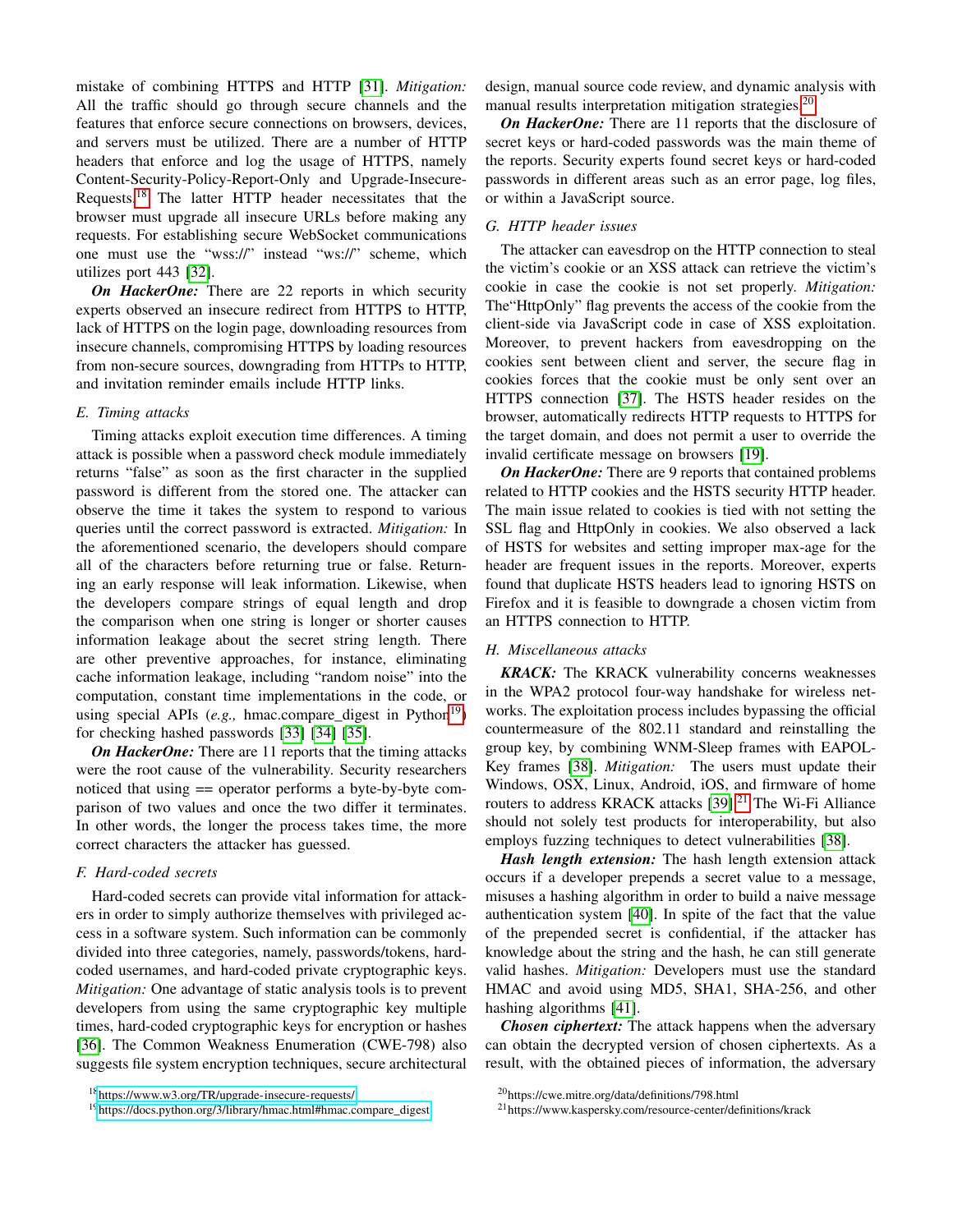TABLE IV THE EIGHT CRYPTO THEMES ON HACKERONE, UNDERLYING CAUSES, AND MITIGATIONS

<span id="page-6-0"></span>

|                             | # reports | <b>Underlying causes</b>                                                                                                        | <b>Remedies</b>                                                                                                                                                            |
|-----------------------------|-----------|---------------------------------------------------------------------------------------------------------------------------------|----------------------------------------------------------------------------------------------------------------------------------------------------------------------------|
| SSL-related<br>attacks      | 58        | Using insecure SSL versions<br>e.g., 2.0, 3.0 and TLS 1.0/1.1                                                                   | Upgrade to more secure protocols<br>(TLS 1.3)<br>Upgrade OpenSSL to the latest version<br>Avoid using 3DES, RC4, and Bluefish                                              |
| Weak crypto<br>defaults     | 25        | Using wrong parameters and<br>hashing algorithms (MD5, SHA-1)<br>Short keys<br>Insecure random number generators                | Use stronger hashing algorithms<br>e.g., SHA-2 and SHA-3<br>Use guidelines to find the<br>recommended key sizes<br>Use cryptographic PRNG                                  |
| OpenSSL bugs                | 25        | Implementation flaws                                                                                                            | Formal verification methods<br>Fuzzing approaches                                                                                                                          |
| HTTP/HTTPs<br>mixed content | 22        | Loading third-parties that have<br>no SSL<br>Having no measures to<br>check the mixed-content                                   | Install SSL certificate for the website<br>Enforce HTTPS connections by the<br>Upgrade-Insecure-Requests and<br>Content-Security-Policy-Report-Only<br><b>HTTP</b> headers |
| Miscellaneous<br>attacks    | 12        | Using normal hashing algorithms<br>(MD5) and prepending a message<br>The KRACK attack<br>Using early versions of<br>RSA padding | The usage of authenticated encryption<br>e.g., AES-GCM or RSA-OAEP<br>The usage of standard HMAC<br>Upgrading router firmware                                              |
| Timing attacks              | 11        | Byte-by-byte comparison of<br>two values                                                                                        | The usage of specific APIs to check<br>two hashes (e.g., constant_time_compare in Django)<br>Including random-noise into computation                                       |
| Hard-coded<br>secrets       | 11        | Placing static secret keys or<br>hard-coded passwords in source<br>codes or servers                                             | File system encryption techniques<br>Secure architectural design<br>Manual source code review                                                                              |
| HTTP header<br>issues       | 9         | Using cookies without the secure<br>parameters<br>Not enforcing the usage of HTTPS<br>from client-side                          | The usage of the "HttpOnly"<br>and "secure" flags<br>The usage of the HSTS header                                                                                          |

can make attempts to recover the hidden secret key used for decryption [\[42\]](#page-9-1). *Mitigation:* To protect from such attacks, one can use secure crypto algorithms such as AES-GCM or RSA-PKCS#1 version 2 (RSA-OAEP) or consider the integrity and authenticity of the ciphertext [\[42\]](#page-9-1) [\[43\]](#page-9-2). Developers must avoid using the RSA encryption standard PKCS #1 v1.

*On HackerOne:* In this category, we observed several attacks that were repeated in 12 reports. The padding oracle attack was repeated (*i.e.,* 4) more than other types, and encryption without authentication as well as insecure data storage each were repeated twice in the reports. The remaining attacks, *i.e.,* the hash extension length attack, the chosen-cipher text attack, the KRACK attack, and the Heartbleed attack appeared only once in the reports.

#### *I. Summary*

[Table IV](#page-6-0) shows the eight crypto themes observed in these reports. The SSL-related attacks theme appeared more than other themes while the least appeared themes are OpenSSL bugs and HTTP header issues. We observe that the key reason for major issues is rooted in avoidance of using secure solutions by developers. For instance, despite the availability of TLS 1.3, there exist servers wherein SSL 3.0 is enabled. Developers commonly overlook the security parameters in cookies and this severely leads to downgrading the security levels of web applications. Such options are clearly elucidated in various reliable sources and even practical examples do exist. <sup>[22](#page-6-1) [23](#page-6-2)</sup> Furthermore, there exist encryption/decryption scenarios in which

developers should comprehend several intricate concepts such as IV, differences between AES-ECB and AES-GCM, and key lengths. As as example, despite the inevitable consequence of deterministic random bit generators (DRBGs), developers paid inadequate scrutiny, leading to several fatal mistakes in software systems, *e.g.,* stealing \$5 700 bitcoin due to a bug in entropy use in the Android DRBG. [24](#page-6-3) Similarly, IV attacks also jeopardized the security of WEP protocol in wireless networks [\[44\]](#page-9-3). Some of the developers' mistakes can be prevented from occurring by employing security tools. For instance, the usage of outdated hashing algorithms or hard-coded secrets is easily identifiable with crypto misuse detectors. Nevertheless, there are various factors to dishearten developers from using such tools, *e.g.,* organizational and project-level constraints. Notably, the total number of participants in a study who use a static analysis tool is fewer than one-fifth (*i.e.,* 18) of the total number of participants (*i.e.,* 97) [\[45\]](#page-9-4).

The themes are a summarized version of what has been improperly implemented in the industrial environment as well as signifying the seriousness of companies in addressing the issues. The provided real-world crypto vulnerability themes can assist developers, who lack knowledge in cryptography, to become more cautious while working with various elements, *e.g.,* OpenSSL, HTTP security headers, or hard-coded secrets, in the development phase. We also provided remedies, corroborated by previous research, for each theme to facilitate the hassle of finding secure practices. Future research should com-

<span id="page-6-1"></span><sup>22</sup><https://developer.mozilla.org/en-US/docs/Web/HTTP/Cookies>

<span id="page-6-2"></span><sup>23</sup><https://owasp.org/www-community/controls/SecureCookieAttribute>

<span id="page-6-3"></span><sup>24</sup>[https://arstechnica.com/information-technology/2013/08/](https://arstechnica.com/information-technology/2013/08/google-confirms-critical-android-crypto-flaw-used-in-5700-bitcoin-heist/) [google-confirms-critical-android-crypto-flaw-used-in-5700-bitcoin-heist/](https://arstechnica.com/information-technology/2013/08/google-confirms-critical-android-crypto-flaw-used-in-5700-bitcoin-heist/)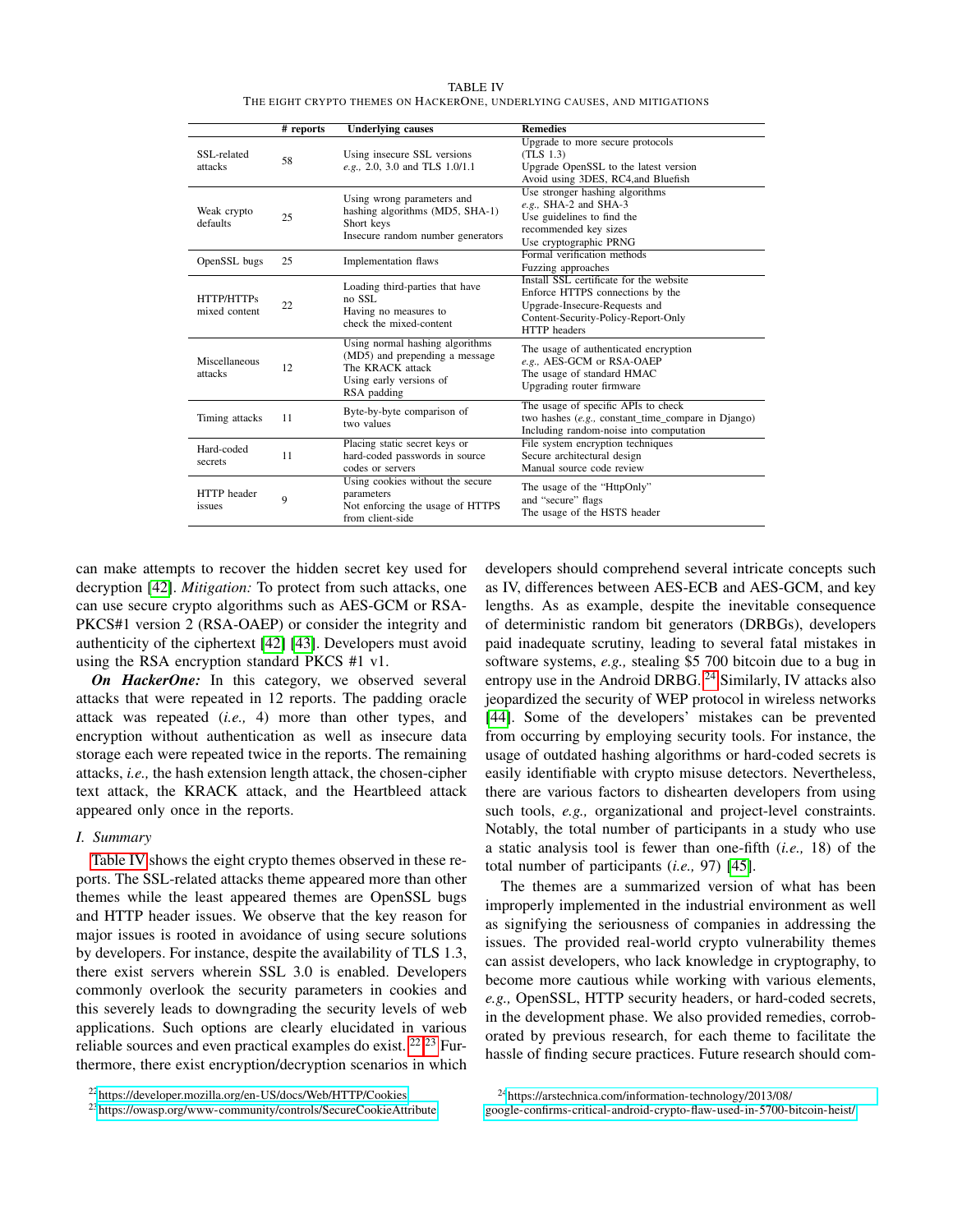bine the current results with prevalent issues in other similar areas, *e.g.,* authentication, and authorization circumventions.

# V. THREATS TO VALIDITY

<span id="page-7-0"></span>To alleviate the errors of report categorization, each reviewer separately checked each bug report, and finally, they crosschecked their results. Besides checking the reports whose weakness field contained the "crypto" and "encrypt" terms, we also analyzed 221 reports whose summary contained 40 crypto-related keywords [\[9\]](#page-8-8). However, studying other reports (*i.e.,* 8903) on HackerOne may also uncover new relevant reports. In this work, our preliminary study revealed that Bugcrowd, and Synack do not provide detailed reports of discovered vulnerabilities, and hence, we only focused on vulnerabilities reported on HackerOne. We cannot lose sight of fact that the number of vulnerability reports in recent years has increased but many could have not yet been disclosed. On HackerOne, studying private or not yet disclosed reports is not possible. Furthermore, studying the available reports in detail is not feasible since the examined end-points or applications are not accessible to the public. Lastly, the analyzed vulnerabilities reports are associated with distinguished companies; and hence, such companies are more security conscious than the average software firms.

#### VI. RELATED WORK

<span id="page-7-1"></span>The study by Lazar *et al.* is the most relevant one to our work [\[3\]](#page-8-2), wherein they performed a systematic study of 269 cryptographic vulnerabilities reported in the CVE database from 2011 to mid 2014. They categorized crypto vulnerabilities into four main groups, *i.e.,* plaintext disclosure, man-in-the-middle attacks, brute-force attacks, and sidechannel attacks. Similarly, we also found a number of similar themes of vulnerabilities, *e.g.,* timing attacks or plaint text disclosure, showing that such issues are still relevant after seven years. Moreover, we pointed out crypto flaws found in bug bounty programs offered by well-known organizations and companies by which individuals can receive recognition and compensation and discussed preventive measures for each vulnerability in detail.

Braga *et al.* carried out a data mining technique, namely Apriori, to extract association rules among cryptographic bad practices, platform-specific issues, cryptographic programming tasks, and cryptography-related use cases from three popular forums: Oracle Java Cryptography, Google Android Developers, and Google Android Security Discussions [\[46\]](#page-9-5). They classified their findings into nine categories: namely Weak Cryptography (WC), Bad Randomness (BR), Coding and Implementation Bugs (CIB), Program Design Flaws (PDF), Improper Certificate Validation (ICV), Public-Key Cryptography (PKC) issues, Poor Key Management (PKM), Cryptography Architecture and Infrastructure (CAI) issues, and IV/Nonce Management (IVM) issues. In contrast to Braga's work, our work relates to real-world vulnerabilities that affected the security of organizations and companies.

Researchers have also developed new APIs to reduce the likelihood of crypto misuses. For example, Kafader and Ghafari developed FluentCrypto that hides the low-level complexities in using a native API and provides a task-based solution that developers can use without crypto knowledge [\[47\]](#page-9-6). It also allows crypto experts to configure the API as they find fit and determines that the configuration is secure at run time.

Research has extensively studied cryptography misuses in recent years. Chatzikonstantinou *et al.* conducted a study on how developers use cryptography in mobile applications [\[48\]](#page-9-7). They discovered that 87% of the applications had at least one crypto misuse in one of the four cryptographic categories defined in the study: usage of weak cryptography, weak implementations, weak keys, and weak cryptographic parameters. Hazhirpasand *et al.* analyzed hundreds of opensource Java projects that had used Crypto APIs and realized that 85% of Cryptography APIs are misused [\[4\]](#page-8-3). The authors contacted the developers and realized that security alerts in the documentation of crypto APIs are rare, developers may overlook misuses that originate in third-party code, and the code context must be considered; otherwise, it leads to the misunderstanding. The research community has proposed a number of tools to assist developers in securely using crypto APIs. For instance, the main aim of the CryptoExplorer platform, as a web platform, is to provide abundant examples for developers to study and follow the best practices [\[49\]](#page-9-8).

The significance of bug bounty programs also cannot be overstated. Walshe *et al.* realized that the average cost of utilizing a bug bounty program for a year is less than the expenditure of employing two additional software engineers and such programs can be regarded as a complementary method to assist organisations in searching for security flaws [\[50\]](#page-9-9). Finifter *et al.*, reviewed the Google Chrome and Mozilla bug-bounty programs and observed that the aforementioned programs are more economical in comparison with employing a full-time security researcher [\[51\]](#page-9-10). Zhao *et al.* studied HackerOne and WooYun conducted a regression study that shows that monetary incentives have a significantly positive correlation with the number of vulnerabilities reported [\[8\]](#page-8-7).

# VII. CONCLUSION

<span id="page-7-2"></span>We were curious to observe what types of crypto flaws security experts find in real-world programs. We extracted disclosed vulnerability reports from HackerOne and analyzed the ones which were labeled as cryptography sensitive report. We found eight themes of crypto vulnerability in 173 reports. We introduced each theme's vulnerability, implications, prevalence on HackerOne, and suggest mitigation strategies. This study showed that developers do not commonly employ secure options in cryptography, leading to severe security vulnerabilities. Voracious readers and developers can learn from the findings, which are based on real bug reports, to avoid making the same fatal mistakes in practice.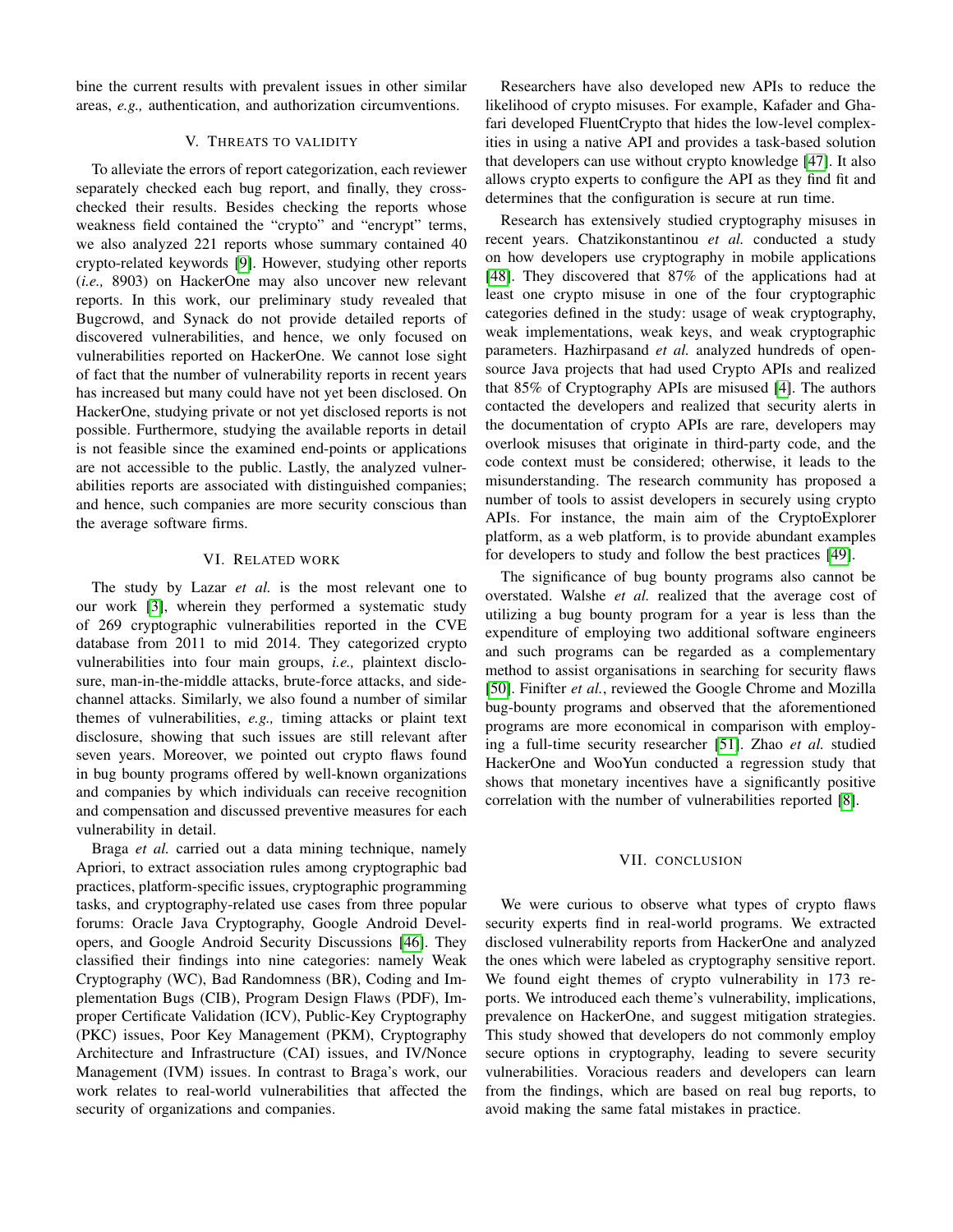#### VIII. ACKNOWLEDGMENTS

We gratefully acknowledge the financial support of the Swiss National Science Foundation for the project "Agile Software Assistance" (SNSF project No. 200020-181973, Feb. 1, 2019 - April 30, 2022). We also thank CHOOSE, the Swiss Group for Original and Outside-the-box Software Engineering of the Swiss Informatics Society, for its financial contribution to the presentation of this paper.

#### **REFERENCES**

- <span id="page-8-0"></span>[1] Z. Durumeric, F. Li, J. Kasten, J. Amann, J. Beekman, M. Payer, N. Weaver, D. Adrian, V. Paxson, M. Bailey *et al.*, "The matter of heartbleed," in *Proceedings of the 2014 conference on internet measurement conference*, 2014, pp. 475–488.
- <span id="page-8-1"></span>[2] B. Möller, T. Duong, and K. Kotowicz, "This poodle bites: exploiting the ssl 3.0 fallback," *Security Advisory*, vol. 21, pp. 34–58, 2014.
- <span id="page-8-2"></span>[3] D. Lazar, H. Chen, X. Wang, and N. Zeldovich, "Why does cryptographic software fail? a case study and open problems," in *Proceedings of 5th Asia-Pacific Workshop on Systems*, 2014, pp. 1–7.
- <span id="page-8-3"></span>[4] M. Hazhirpasand, M. Ghafari, and O. Nierstrasz, "Java cryptography uses in the wild," in *Proceedings of the 14th ACM/IEEE International Symposium on Empirical Software Engineering and Measurement (ESEM)*, 2020, pp. 1–6.
- <span id="page-8-4"></span>[5] C. Corrodi, T. Spring, M. Ghafari, and O. Nierstrasz, "Idea: Benchmarking android data leak detection tools," in *International Symposium on Engineering Secure Software and Systems*. Springer, 2018, pp. 116– 123.
- <span id="page-8-5"></span>[6] F. Cheirdari and G. Karabatis, "Analyzing false positive source code vulnerabilities using static analysis tools," in *2018 IEEE International Conference on Big Data (Big Data)*. IEEE, 2018, pp. 4782–4788.
- <span id="page-8-6"></span>[7] M. Zhao, A. Laszka, and J. Grossklags, "Devising effective policies for bug-bounty platforms and security vulnerability discovery," *Journal of Information Policy*, vol. 7, pp. 372–418, 2017.
- <span id="page-8-7"></span>[8] M. Zhao, J. Grossklags, and P. Liu, "An empirical study of web vulnerability discovery ecosystems," in *Proceedings of the 22nd ACM SIGSAC Conference on Computer and Communications Security*, 2015, pp. 1105–1117.
- <span id="page-8-8"></span>[9] M. Hazhirpasand, O. Nierstrasz, M. Shabani, and M. Ghafari, "Hurdles for developers in cryptography," in *37th International Conference on Software Maintenance and Evolution (ICSME)*, 2021.
- <span id="page-8-9"></span>[10] V. Braun and V. Clarke, "Using thematic analysis in psychology," *Qualitative research in psychology*, vol. 3, no. 2, pp. 77–101, 2006.
- <span id="page-8-10"></span>[11] J. Cohen, "A coefficient of agreement for nominal scales," *Educational and psychological measurement*, vol. 20, no. 1, pp. 37–46, 1960.
- <span id="page-8-11"></span>[12] K. Bhargavan and G. Leurent, "On the practical (in-) security of 64 bit block ciphers: Collision attacks on http over tls and openvpn," in *Proceedings of the 2016 ACM SIGSAC Conference on Computer and Communications Security*, 2016, pp. 456–467.
- <span id="page-8-12"></span>[13] N. Aviram, S. Schinzel, J. Somorovsky, N. Heninger, M. Dankel, J. Steube, L. Valenta, D. Adrian, J. A. Halderman, V. Dukhovni *et al.*, "{DROWN}: Breaking {TLS} using sslv2," in *25th* {*USENIX*} *Security Symposium (*{*USENIX*} *Security 16)*, 2016, pp. 689–706.
- <span id="page-8-13"></span>[14] A. Prado, N. Harris, and Y. Gluck, "Ssl, gone in 30 seconds," *Breach attack*, 2013.
- <span id="page-8-14"></span>[15] P. G. Sarkar and S. Fitzgerald, "Attacks on ssl a comprehensive study of beast, crime, time, breach, lucky 13 & rc4 biases," *Internet: https://www. isecpartners. com/media/106031/ssl\_attacks\_survey. pdf [June, 2014]*, 2013.
- <span id="page-8-15"></span>[16] M. S. Hossain, A. Paul, M. H. Islam, and M. Atiquzzaman, "Survey of the protection mechanisms to the ssl-based session hijacking attacks." *Netw. Protoc. Algorithms*, vol. 10, no. 1, pp. 83–108, 2018.
- <span id="page-8-16"></span>[17] M. Oltrogge, Y. Acar, S. Dechand, M. Smith, and S. Fahl, "To pin or not to pin—helping app developers bullet proof their {TLS} connections, in *24th* {*USENIX*} *Security Symposium (*{*USENIX*} *Security 15)*, 2015, pp. 239–254.
- <span id="page-8-17"></span>[18] S. Fahl, M. Harbach, H. Perl, M. Koetter, and M. Smith, "Rethinking ssl development in an appified world," in *Proceedings of the 2013 ACM SIGSAC conference on Computer & communications security*, 2013, pp. 49–60.
- <span id="page-8-18"></span>[19] J. Hodges, C. Jackson, and A. Barth, "Http strict transport security (hsts)," *URL: http://tools. ietf. org/html/draft-ietf-websec-stricttransport-sec-04*, 2012.
- <span id="page-8-19"></span>[20] N. Nikiforakis, Y. Younan, and W. Joosen, "Hproxy: Client-side detection of ssl stripping attacks," in *International Conference on Detection of Intrusions and Malware, and Vulnerability Assessment*. Springer, 2010, pp. 200–218.
- <span id="page-8-20"></span>[21] K. Cheng, M. Gao, and R. Guo, "Analysis and research on https hijacking attacks," in *2010 Second International Conference on Networks Security, Wireless Communications and Trusted Computing*, vol. 2. IEEE, 2010, pp. 223–226.
- <span id="page-8-21"></span>[22] B. Beurdouche, K. Bhargavan, A. Delignat-Lavaud, C. Fournet, M. Kohlweiss, A. Pironti, P.-Y. Strub, and J. K. Zinzindohoue, "A messy state of the union: Taming the composite state machines of tls," in *2015 IEEE Symposium on Security and Privacy*. IEEE, 2015, pp. 535–552.
- <span id="page-8-22"></span>[23] D. Adrian, K. Bhargavan, Z. Durumeric, P. Gaudry, M. Green, J. A. Halderman, N. Heninger, D. Springall, E. Thomé, L. Valenta *et al.*, "Imperfect forward secrecy: How diffie-hellman fails in practice," in *Proceedings of the 22nd ACM SIGSAC Conference on Computer and Communications Security*, 2015, pp. 5–17.
- <span id="page-8-23"></span>[24] A. E. Eldewahi, T. M. Sharfi, A. A. Mansor, N. A. Mohamed, and S. M. Alwahbani, "Ssl/tls attacks: Analysis and evaluation," in *2015 International Conference on Computing, Control, Networking, Electronics and Embedded Systems Engineering (ICCNEEE)*. IEEE, 2015, pp. 203–208.
- <span id="page-8-24"></span>[25] P. Hallam-Baker, R. Stradling, and B. Laurie, "Dns certification authority authorization (caa) resource record," *Internet Engineering Task Force*, vol. 6844, 2013.
- <span id="page-8-25"></span>[26] M. Egele, D. Brumley, Y. Fratantonio, and C. Kruegel, "An empirical study of cryptographic misuse in android applications," in *Proceedings of the 2013 ACM SIGSAC conference on Computer & communications security*, 2013, pp. 73–84.
- <span id="page-8-26"></span>[27] S. Fahl, M. Harbach, T. Muders, L. Baumgärtner, B. Freisleben, and M. Smith, "Why eve and mallory love android: An analysis of android ssl (in) security," in *Proceedings of the 2012 ACM conference on Computer and communications security*, 2012, pp. 50–61.
- <span id="page-8-27"></span>[28] L. Erkök and J. Matthews, "Pragmatic equivalence and safety checking in cryptol," in *Proceedings of the 3rd workshop on Programming Languages meets Program Verification*, 2009, pp. 73–82.
- <span id="page-8-28"></span>[29] A. Datta, A. Derek, J. C. Mitchell, and A. Roy, "Protocol composition logic (pcl)," *Electronic Notes in Theoretical Computer Science*, vol. 172, pp. 311–358, 2007.
- <span id="page-8-29"></span>[30] J. Somorovsky, "Systematic fuzzing and testing of tls libraries," in *Proceedings of the 2016 ACM SIGSAC Conference on Computer and Communications Security*, 2016, pp. 1492–1504.
- <span id="page-8-30"></span>[31] P. Chen, N. Nikiforakis, C. Huygens, and L. Desmet, "A dangerous mix: Large-scale analysis of mixed-content websites," in *Information Security*. Springer, 2015, pp. 354–363.
- <span id="page-8-31"></span>[32] I. Fette and A. Melnikov, "The websocket protocol," 2011.
- <span id="page-8-32"></span>[33] M. Huisman, P. Worah, and K. Sunesen, "A temporal logic characterisation of observational determinism," in *19th IEEE Computer Security Foundations Workshop (CSFW'06)*. IEEE, 2006, pp. 13–pp.
- <span id="page-8-33"></span>[34] G. Smith and D. Volpano, "Secure information flow in a multi-threaded imperative language," in *Proceedings of the 25th ACM SIGPLAN-SIGACT symposium on Principles of programming languages*, 1998, pp. 355–364.
- <span id="page-8-34"></span>[35] J. Giles and B. Hajek, "An information-theoretic and game-theoretic study of timing channels," *IEEE Transactions on information Theory*, vol. 48, no. 9, pp. 2455–2477, 2002.
- <span id="page-8-35"></span>[36] S. Shuai, D. Guowei, G. Tao, Y. Tianchang, and S. Chenjie, "Modelling analysis and auto-detection of cryptographic misuse in android applications," in *2014 IEEE 12th International Conference on Dependable, Autonomic and Secure Computing*. IEEE, 2014, pp. 75–80.
- <span id="page-8-36"></span>[37] M. Bugliesi, S. Calzavara, R. Focardi, and W. Khan, "Automatic and robust client-side protection for cookie-based sessions," in *International Symposium on Engineering Secure Software and Systems*. Springer, 2014, pp. 161–178.
- <span id="page-8-37"></span>[38] M. Vanhoef and F. Piessens, "Release the kraken: new kracks in the 802.11 standard," in *Proceedings of the 2018 ACM SIGSAC Conference on Computer and Communications Security*, 2018, pp. 299–314.
- <span id="page-8-38"></span>[39] D. J. Fehér and B. Sandor, "Effects of the wpa2 krack attack in real environment," in *2018 IEEE 16th international symposium on intelligent systems and informatics (SISY)*. IEEE, 2018, pp. 000 239–000 242.
- <span id="page-8-39"></span>[40] D. M. A. Cortez, A. M. Sison, and R. P. Medina, "Cryptographic randomness test of the modified hashing function of sha256 to address